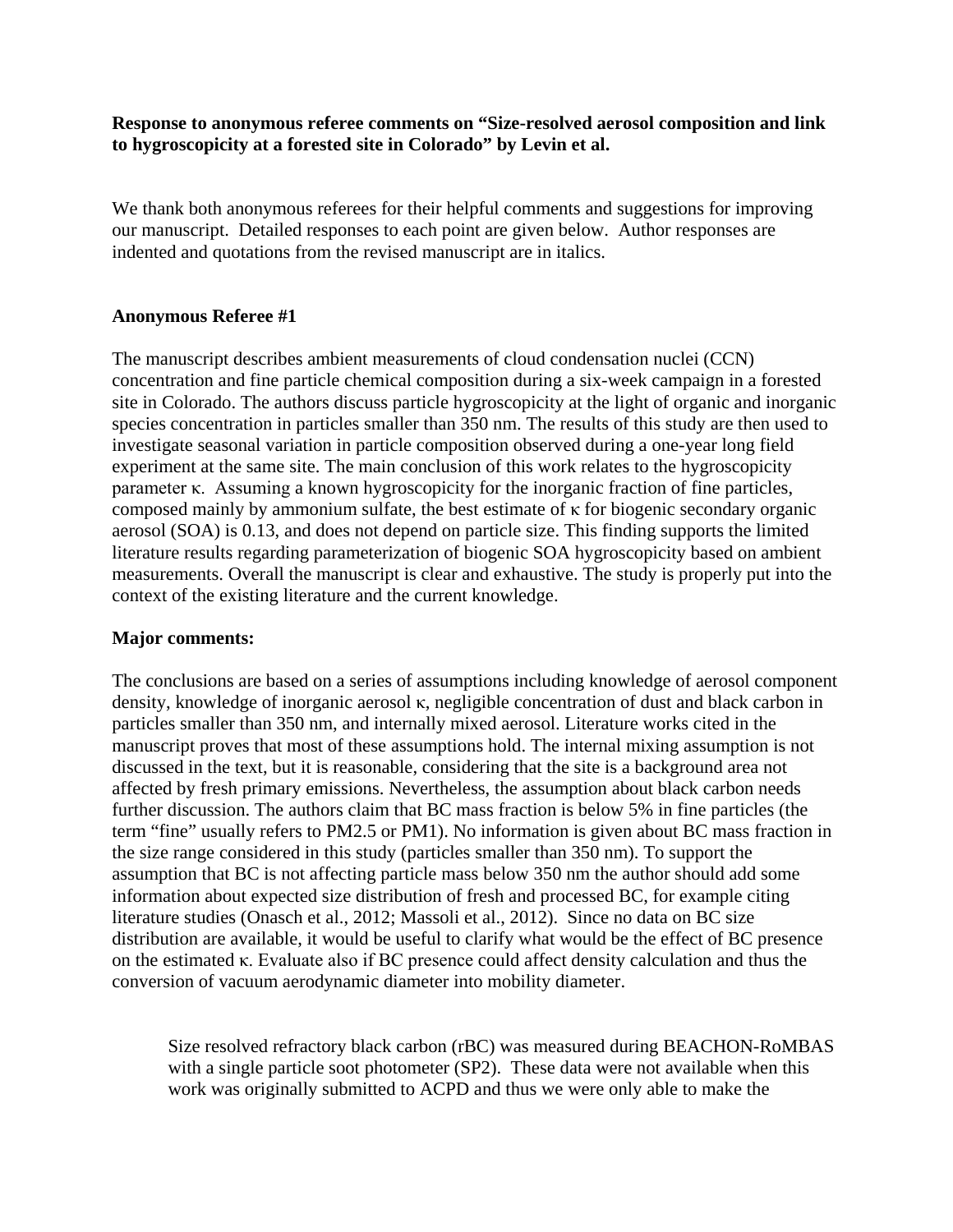statement that BC fraction was less than 5% of fine particle mass based on personal communication. However, these data are now discussed in the BEACHON-RoMBAS overview paper recently accepted for publication in ACPD (Ortega et al., *in press*). The SP2 results show that averaged over the BEACHON-RoMBAS study period, rBC was less than 4% of the total aerosol mass at all sizes, with a peak fractional contribution between 100 – 200nm. Averaged across the size range we are interested in for this work, rBC contribution was only about 2%. Including this rBC fraction in the AMS *κ* calculations decreases the study averaged *κAMS* by 0.0035, or 1.6%. This is much smaller than the uncertainty in the AMS measurement. Likewise, including the rBC fraction, with an assumed density of 1.8  $g \text{ cm}^{-3}$ , increases the study averaged bulk aerosol density by only 0.4%. While rBC can definitely play an important role in aerosol concentration in polluted environments or regions impacted by smoke plumes, these measurements indicate that it was negligible during BEACHON-RoMBAS.

We have changed the reference to rBC concentration in the paper from a personal communication to the ACPD BEACHON-RoMBAS overview paper as follows:

*"…during BEACHON-RoMBAS black carbon measured with a single particle soot photometer (SP2; Droplet Measurement Technologies) accounted for only 2% of the aerosol mass averaged across all diameters below 350 nm (Ortega et al., in press)…"*

Further, in response to Referee #2, below, we also now discuss our assumptions about internal mixing.

## **Minor comments:**

In the discussion section the authors mention that a larger variability of  $\kappa$  has been observed for aged SOA (Page 23827, line4). It would be useful to present these data in the introduction (for example at page 23819, line 17), referring to smog chamber experiments and ambient observations in SOA dominated environments (Pringle et al., 2010; Pierce et al., 2012; Jimenez et al., 2009).

At the referee's suggestion we have moved this to the introduction.

Page 23822, line 12. Limit of detection of daily average organic and sulfate are presented. It is not clear if these limits are measured with the "mass Spec" mode or with the pTOF mode. Since the discussion focuses on the concentration data from pTOF analysis, it would be recommendable to report detection limit for pTOF data in the investigated size range (50-350 nm).

The detection limits mentioned in the paper were for the MS mode, as is commonly reported for AMS measurements. The MS mode data were used to renormalize the PToF data, but otherwise were not used in this work. From  $20 - 800$  nm,  $3\sigma$  detection limits for the PToF data calculated from filter measurements increased roughly linearly from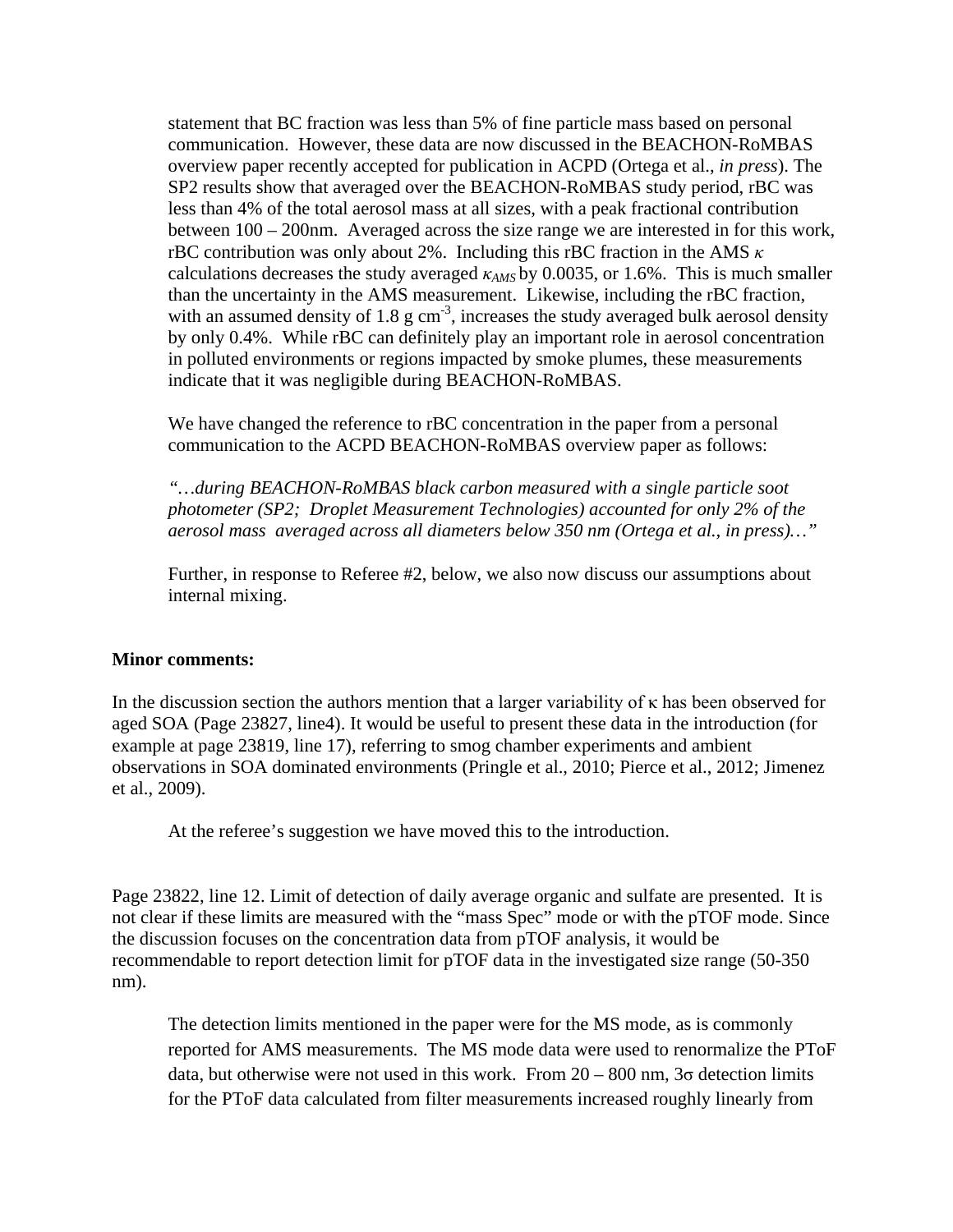$0.17 - 0.43 \,\mu$ g m<sup>-3</sup> for organics and  $0.015 - 0.06 \,\mu$ g m<sup>-3</sup> for sulfate. We have changed the detection limits mentioned in the paper to those for the PToF mode.

Further, we were previously incorrectly applying the MS detection limits to the PToF data. We have corrected this and updated Figures  $1 - 4$ . Use of the correct detection limits screens out more of the AMS data, especially at diameters below ~50 nm, but does not change the main points or conclusions of our paper.

Page 23823, line 14. Sentence is misleading. It is correct to neglect dust contribution to particle population below 350 nm, but it is not correct for the "accumulation" mode particles. Please clarify that the authors actually refer to the particle size range here investigated.

The wording has been changed to more accurately describe the aerosol size range we are measuring.

*"Thus, for this study we assume that the aerosol below 350 nm diameter was composed mainly of…"*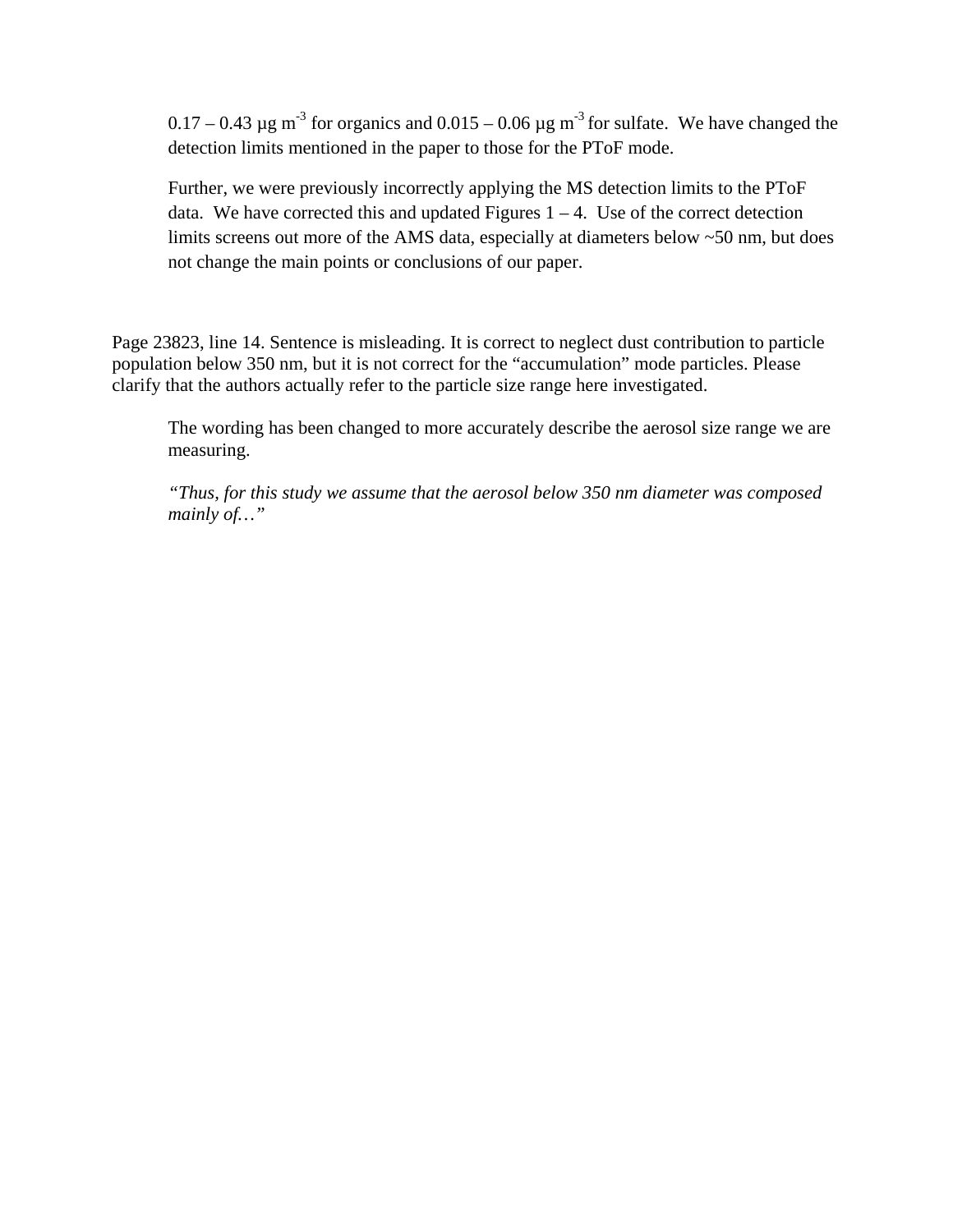#### **Anonymous Referee #2**

In the present paper Levin et al., have presented the size-resolved CCN measurements from a mountainous site in Colorado during the six-week BEACHON-RoMBAS campaign. The dataset reported appears to be of good quality and can make good contribution, as pointed out by Referee #1, in enhancing our understanding related to hygroscopicity of ambient biogenic SOAs. I believe that manuscript adequately meets the standards of Atmospheric Chemistry and Physics (ACP). I, however, have following comments, which Authors might want to address before manuscript is considered for publication in ACP.

# **Comments:**

1. I echo the suggestion raised by Referee #1 that conclusions are based on series of assumptions. In my opinion under certain scenario these assumptions may tend to bias the results considering that information is not available regarding the internal mixing (and to an extent about external mixing) of the aerosols. Su et al., (2010) have demonstrated the spread of κ in the aerosol particle of same size to investigate the internal mixing. Hence, the lack of data about internal mixing could be crucial. In the present study no detailed discussion is presented about the assumption about internal mixing of the aerosol particles in the CCN active size range.

One of the main conclusions of this work is that there is a change in aerosol composition, and thus hygroscopicity, with size. At higher supersaturations, that is smaller activation diameters, we observed a decrease in *κ* corresponding to an increased organic mass fraction. Therefore, the aerosol measured during BEACHON was not perfectly internally mixed across our measurement size range, and we do not make that assumption. However, to calculate  $\kappa$  we fit distributions of activated fraction (N<sub>CCN</sub>/N<sub>CN</sub>) with a single Gaussian cumulative distribution function, taking the midpoint of this curve, where 50% of the particles were activated, as the critical activation diameter. For a given dry diameter we are therefore calculating a single  $\kappa$  value. If the aerosol at that size is internally mixed this  $\kappa$  value will represent the  $\kappa$  for any aerosol at that size. However, if there are externally mixed aerosol populations, this value will represent an average *κ* for particles at that size. Both Su et al (2010) and Petters et al (2009) show that externally mixed aerosol with different *κ* values will result in bi-modal distributions of activated fraction or distributions that never reach a value of 1. During BEACHON we did not observe either of these phenomena, and thus conclude that at a given activation diameter the aerosol was internally mixed or at least contained aerosol with similar hygroscopicity. We have added an explanation of our assumptions about internal mixing to the end of section 3.1.

*"Further, the size resolved CCNC measurements provide a single κ value for each critical activation diameter. If the aerosol at that size is internally mixed, this κ value*  will be representative of any particle at that size. However, if there are externally mixed *aerosol populations at the dc, the calculated κ value will represent an average κ for particles at that size. Both Su et al (2010) and Petters et al (2009) show that externally mixed aerosol with differing κ values will result in a bi-modal distribution of activated fraction or distributions that never reach a value of 1. During BEACHON-RoMBAS we*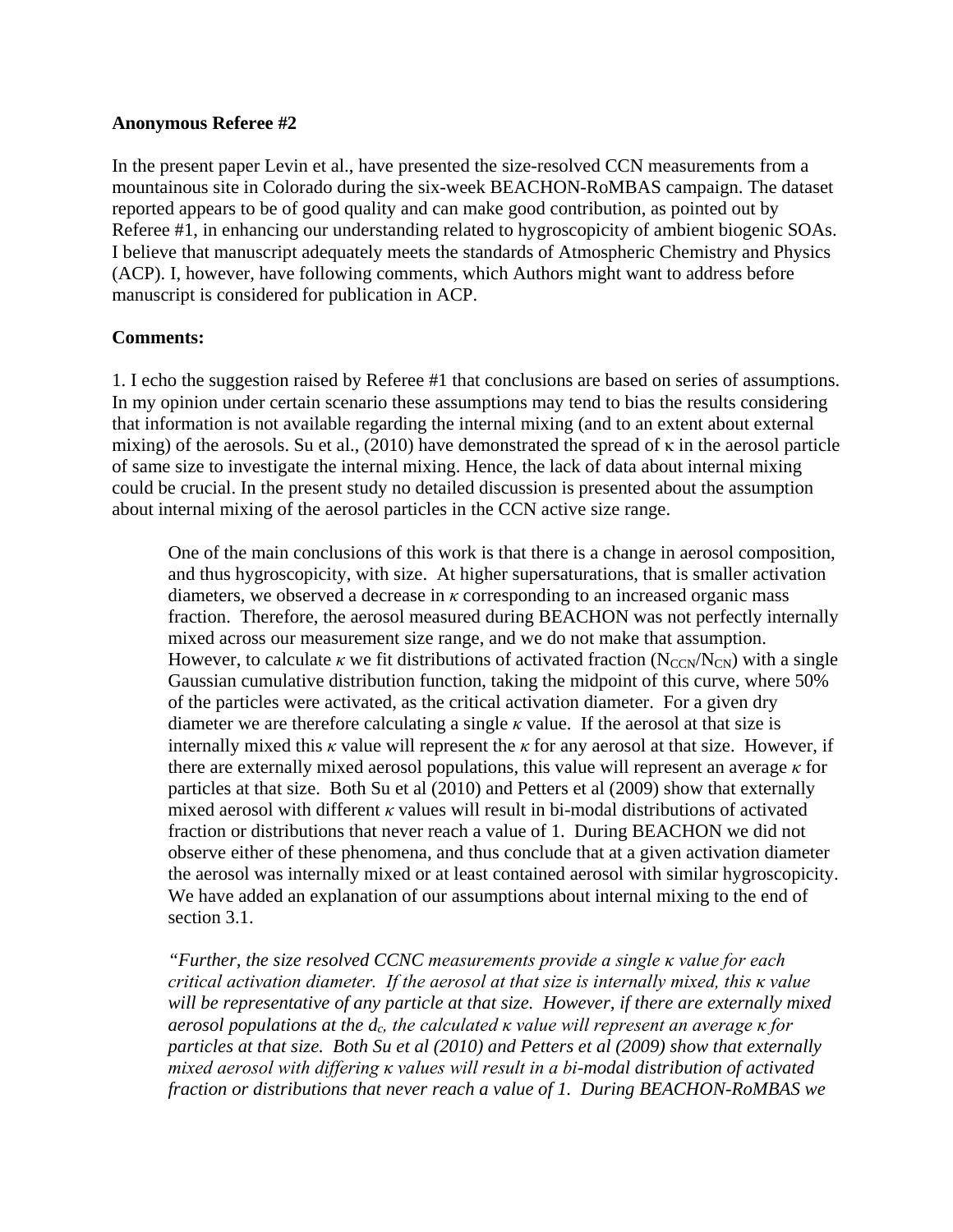*did not observe either of these phenomena, and thus conclude that at a given activation diameter the aerosol was internally mixed or at least contained aerosol with similar hygroscopicity."*

2. I wish authors could have given little more details about the measurement setup (mostly flows through various instruments used) and estimated uncertainties in the CCNC calibration. As described by Rose et al., (2008) choice of Köhler model and calibration accuracy can strongly affect the estimated supersaturation; more so for the lower supersaturation. These uncertainties could be further crucial in estimating/calculating the κ by means of huge under- or overestimations. At least authors could consider adding a line addressing this.

Levin et al. (2012), referred to in this work, give a more thorough description of the instrument setup and flows. However, at the request of the referee we have added the instrument flow rates to this paper as well.

*"Briefly, we used a differential mobility analyzer (DMA; TSI 3081), operating at a 10:1.5 sheath to sample flow ratio, to select particles in 20 different size bins between ~14 and 350 nm in diameter. The quasi-monodisperse sample was then split and sent to a condensation particle counter (CPC; TSI 3010), 1 LPM, and a cloud condensation nucleus counter (CCNC; Droplet Measurement Technologies), 0.5 LPM."*

In reference to calibration uncertainty, we use the online aerosol inorganics model (Clegg et al., 1998), as stated in the paper. While Rose et al.(2008) found large discrepancies in supersaturation based on which Köhler model they used, these discrepancies are largely due to water activity parameterization. Rose et al, recommend using the AIM model which is highly accurate in calculating water activity for dilute ammonium sulfate solutions with uncertainties as low as  $10^{-6}$ - $10^{-5}$ .

For the BEACHON study we calibrated at each supersaturation almost every day (repeat time between calibrations at the same temperature setting was  $\sim$  25 hr) and across the entire study period the standard deviation in supersaturation was  $\pm 5\%$ , very similar to the results of Rose et al. However, this does not represent the uncertainty in the calibration but rather the variance, likely due to changes in trailer temperature. When calculating *κ* from measured activation diameter we used the most recent calibration data at the same CCNC temperature setting, not the study averaged value. The uncertainties we report for the CCNC derived  $\kappa$  is calculated from the uncertainty in the curve fitting, weighted by the CCN and aerosol concentrations.

3. The density assumption/calculations are not quite clear to me. May be authors could consider elaborating the details at appropriate places in the revised manuscript.

We used assumed densities for the organic and inorganic fractions to compare mass concentration measured by the AMS and volume fractions calculated from  $\kappa$  using Eq 2. In the original manuscript this was stated on page 2386 where we calculate aerosol mass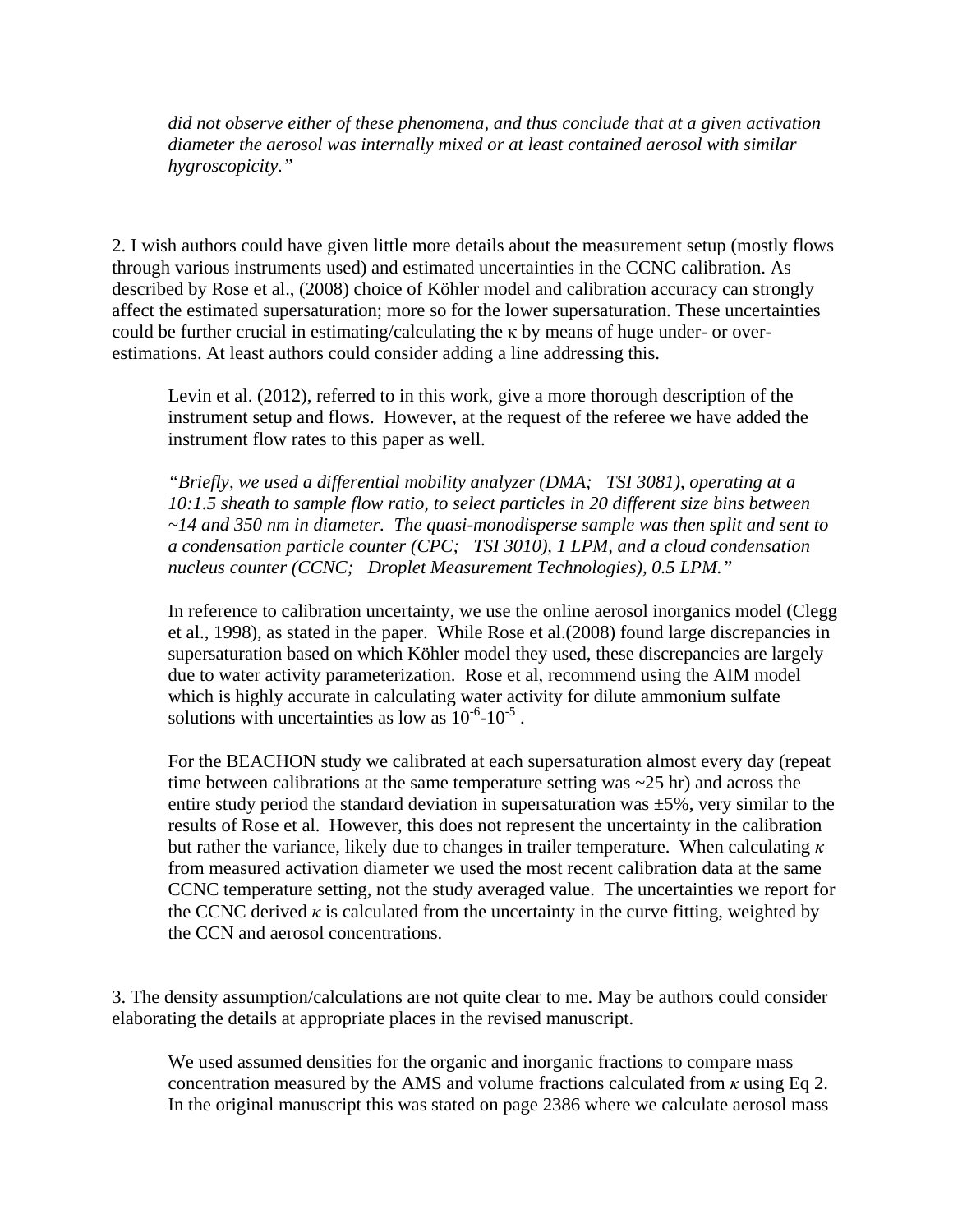from *κCCNC* , but was not mentioned on page 23827 where we calculate *κAMS* from AMS mass measurements, perhaps leading to some confusion. The wording on page 23827 has been changed to clarify the calculations performed here.

*"We also calculated daily averaged κ distributions from the AMS organic and inorganic mass measurements (κAMS). To do this, we first converted AMS measured mass to volume fractions using the assumed densities mentioned above and then used Eq. 1. and the best fit value of size-independent κorg, 0.13, to calculate κAMS"*

4. Please note that on page 23826 line 17 what authors refer to cloud processing may not be true in this case as Fors et al., (2011) and Hao et al., (2013) reported their results under different scenario. Authors might reconsider this sentence.

The referee is correct that we did not measure in cloud as was done by Hao et al. (2013), however, Fors et al. (2011) present long term measurements of continental background aerosol as we do in this work. Hao et al. measured enhanced sulfate concentrations in cloud processed aerosol while Fors et al. suggested that the enhanced hygroscopicity at larger sizes in their measurements could be the result of cloud processing. To clarify this in the manuscript we have changed this section as follows:

*"Given this enhanced inorganic fraction and the lack of local sulfate emissions, it is most likely that the inorganic aerosol was more aged and may have undergone some cloud processing, as cloud droplet residual particles have been shown to have increased sulfate concentrations (Hao et al., 2013). Similarly, enhanced hygroscopicity for particles larger than ~100 nm was observed by Fors.et al. (2011) during long term measurements at a background site in Sweden. This increased hygroscopicity was also attributed to an enhanced inorganic component due to cloud processing."*

5. Referring the Fig. 1 on certain occasions the agreement between CCN  $\kappa$  and AMS  $\kappa$  shows considerable disagreement. Do authors have any explanation? Not sure if AMS mass was too low during this period.

As the referee suggests, the discrepancies between *κAMS* and *κCCN* at all but the lowest *s* setting appear to be due to low AMS mass concentration at the critical diameter. With the use of corrected detection limits, discussed in response to referee #1, most of these time periods have now been screened out. Differences between *κCCN* and *κAMS* at the lowest *s* setting are already discussed in the paper.

6. Fig. 3 y-axis can be scaled from 0.4 to 1

We have changed this figure as suggested.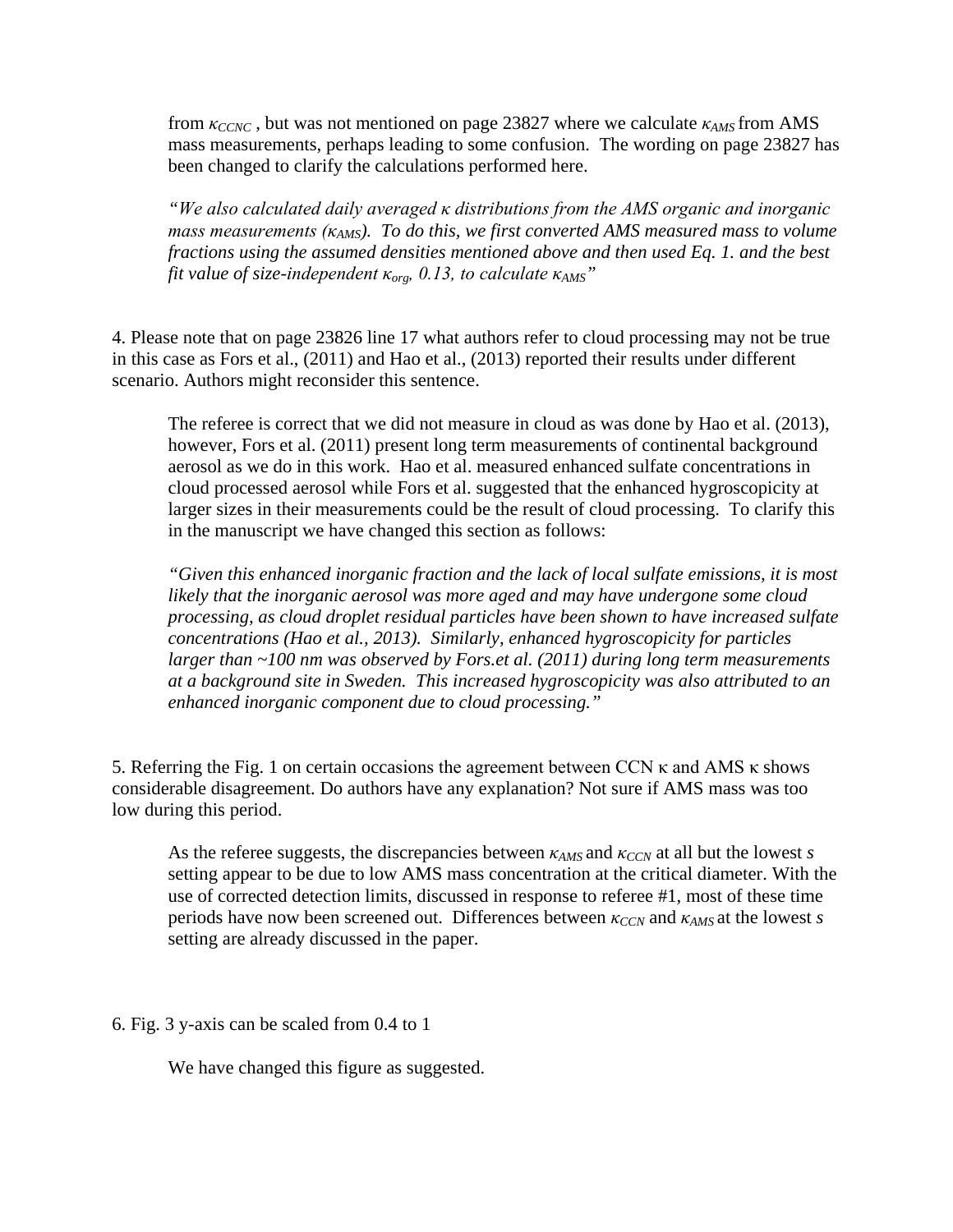7. Please note that Jurányi et al have also reported similar low kappa values from Boreal forest measurements. Authors might consider having couple of sentences comparing their results.

Jurányi et al (2011) present 17 months of CCN and *κ* data from the high alpine research station on Jungfraujoch. Averaged over the whole study they calculated a *κ* value of 0.2, lower than the commonly assumed *κcontinental* value of 0.3, similar to what we found in our study. We have added a reference to their work in the introduction where we discuss *κ* values in remote areas.

8. Why very few measurement results are presented from TDCIMS measurements?

The TDCIMS data of the aerosol organic mass fraction, presented in Figure 3, represents the average organic mass fraction of 30 nm diameter particles from two measurement periods: 3 – 8 August and 15 – 18 August 2013. During BEACHON-RoMBAS, we rarely observed particles smaller than 30 nm in mobility diameter. Because of this, we typically operated the TDCIMS in two sampling modes: mobility classifying particles at 30 nm in diameter, and bypassing the mobility classifier in order to collect all particles that were sampled and charged by our unipolar charger (that is, not size-selected). Because the mobility-classified particles are most appropriate for the presentation of size-resolved aerosol composition, we just included particle composition at 30 nm mobility diameter.

We have added a few sentences to the manuscript to better explain the TDCIMS data and sampling period.

*"Due to the low mass concentrations at smaller sizes, during BEACHON-RoMBAS size selected TDCIMS measurements were only made at 30 nm. The data presented here are from two measurement periods: 3 – 8 August and 15 – 18 August 2013."*

## **References:**

Clegg, S. L., Brimblecombe, P., and Wexler, A. S.: Thermodynamic model of the system H+- NH4+-SO42--NO3--H2O at tropospheric temperatures, Journal of Physical Chemistry A, 102, 2137-2154, 1998.

Fors, E. O., Swietlicki, E., Svenningsson, B., Kristensson, A., Frank, G. P., and Sporre, M.: Hygroscopic properties of the ambient aerosol in southern Sweden - a two year study, Atmospheric Chemistry and Physics, 11, 8343-8361, 10.5194/acp-11-8343-2011, 2011.

Hao, L. Q., Romakkaniemi, S., Kortelainen, A., Jaatinen, A., Portin, H., Miettinen, P., Komppula, M., Leskinen, A., Virtanen, A., Smith, J. N., Sueper, D., Worsnop, D. R., Lehtinen, K. E. J., and Laaksonen, A.: Aerosol Chemical Composition in Cloud Events by High Resolution